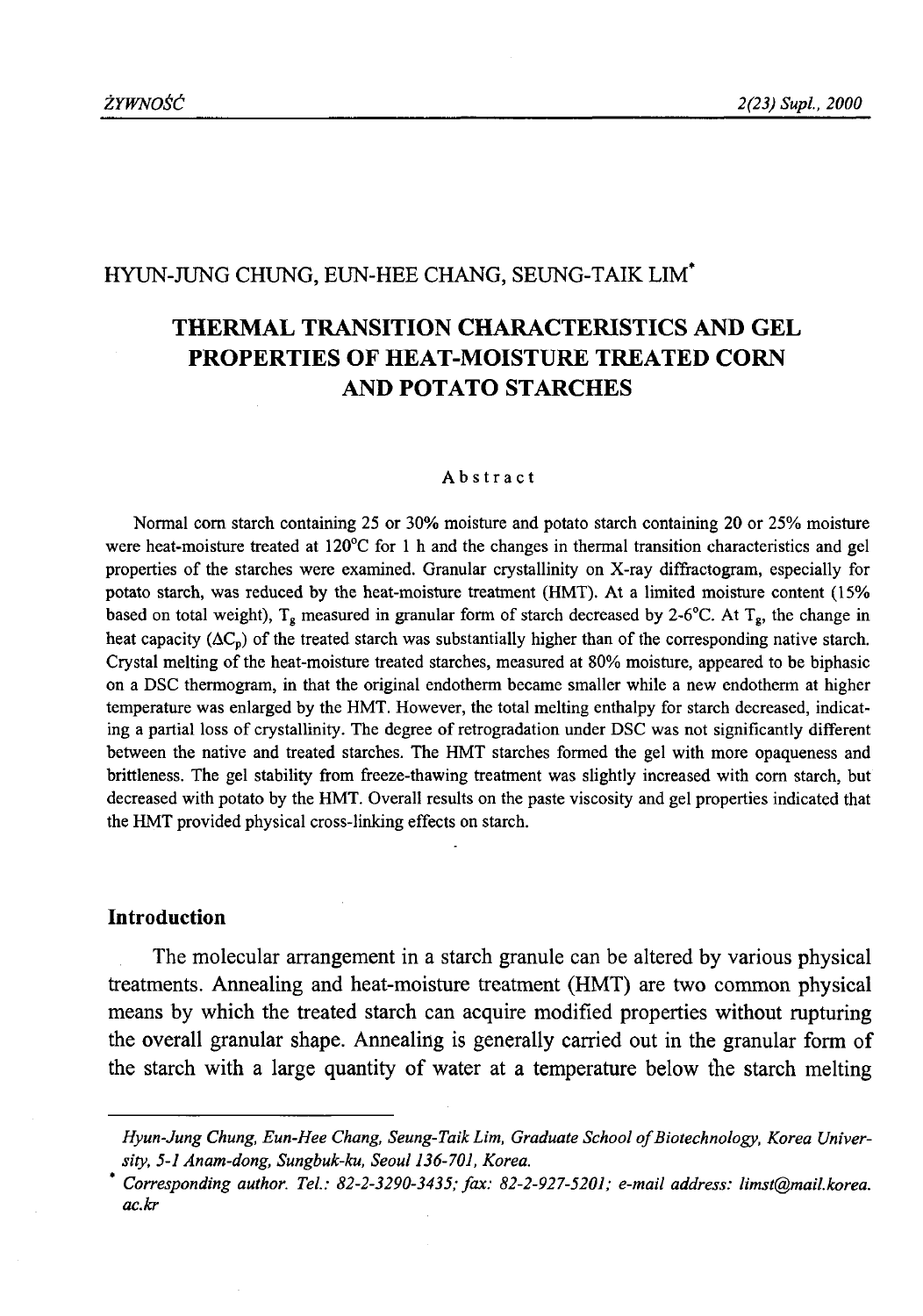point, whereas HMT is done with limited moisture content but at an elevated temperature [1].

The physical properties of a heat-moisture treated starch depend on the starch origin and treatment conditions used. Heat-moisture treated starch displays an increased paste stability and gelatinization temperature, regardless of its origin [2-8]. Collado and Corke [8] treated a sweet potato starch, and found that the starch paste became short and shear-stable and the starch gel exhibited marked increases in hardness and adhesiveness.

On X-ray diffraction patterns, root starches having a B-pattem showed a transition toward an A-pattem by HMT, whereas cereal starches remained in the inherent Acrystal pattern [3, 9]. Donovan et al. [6] reported that HMT made the starch melting endotherm on a DSC thermogram biphasic, and claimed that there was new crystal formation or crystalline rearrangement in the treated starch granules.

Hoover and coworkers [10-12] tested various starches of different origins, and claimed that HMT induced the changes not only in crystalline regions but also in amorphous regions in starch granules. They found that the amylose content and starch chain length were two important factors determining the physical properties of the final products.

Although a number of studies have been reported on heat-moisture treated starches, the structural transformation inside the starch granule is still not fully understood. In this study, the HMT effect on the thermal transition characteristics of crystalline and amorphous regions in starch granules was investigated with com and potato starches, and the changes in physical properties of starch gel such as textural properties and freeze-thaw stability were also examined.

### **Materials and methods**

### *Materials*

Normal com starch and potato starch were provided by Samyang Genex (Seoul, Korea) and Handuk Avebe (Seoul, Korea), respectively. Com starch was adjusted to 25 or 30% moisture, whereas potato starch was adjusted to 20 or 25% because potato starch was more susceptible to heat and moisture than com starch. The moistureadjusted starch (200 g) in a pressure-resistant glass bottle (300 ml) was autoclaved at 120°C for 1 h. After cooling to room temperature, the starch was dried to approximately 10% moisture content in convection oven (40°C) overnight.

### *X-ray diffraction*

The X-ray diffraction pattern of the native and heat-moisture treated starches was measured with a diffractometer (Rigaku Geigerflex G/max II-A, Tokyo, Japan) at 35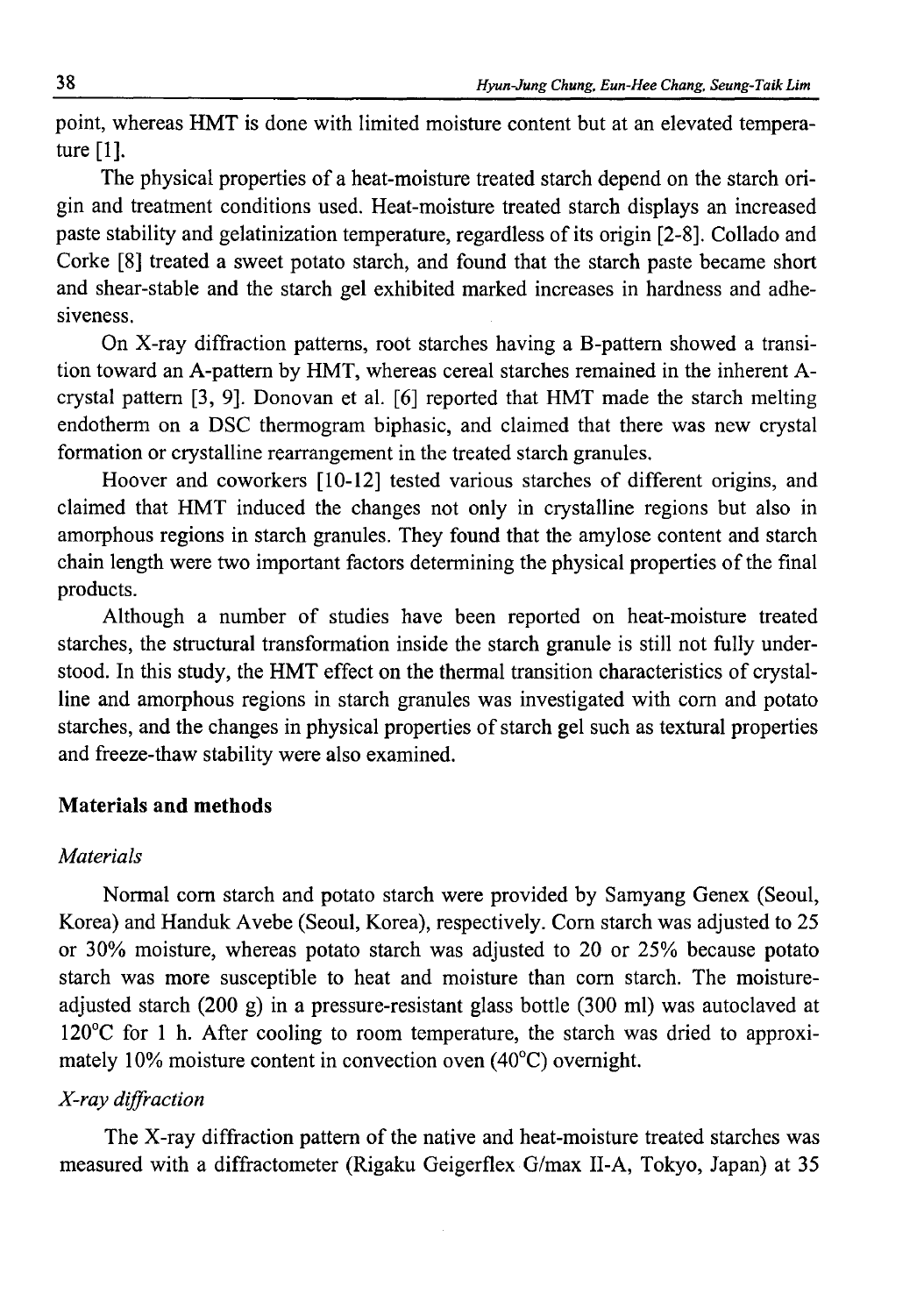kV and 15 mA with Cu-K radiation and Ni filter. The scanning speed and diffraction range of 20 were  $1\degree$ /min and 5-50 $\degree$ , respectively.

### *Thermal transition analysis*

Glass transition temperature  $(T_g)$ , heat capacity change  $(\Delta C_p)$ , melting temperature ( $T_o$ ,  $T_p$ , and  $T_c$ ), and melting enthalpy ( $\Delta H$ ) were determined by using a differential scanning calorimeter (Seiko DSC 6100, Chiba, Japan). For the measurement of  $T_g$ , starch loaded in an open silver pan was equilibrated in a moisture chamber (>95% RH) until the moisture content reached 15%. The DSC measurement was carried out from 25 to 85 $\degree$ C at a heating rate of  $2\degree$ C/min. Right after the initial heating, the sample was reheated to observe the glass transition only.

### *Pasting viscosity*

Pasting viscosity profile was measured with a Rapid Viscoanalyzer (Newport Scientific, Warrenwater, Australia). Starch content in the aqueous dispersion was 7% (w/v) and the starch dispersion was heated from 25 to 95 $^{\circ}$ C at a rate of 3.5 $^{\circ}$ C/min, held for 10 min at 95 $^{\circ}$ C, and then cooled to 50 $^{\circ}$ C at 3.5 $^{\circ}$ C.

## *Gel preparation and texture analysis*

Starch dispersion in water (10% w/v) was pasted in a boiling water-bath for 15 min while mechanically stirring. The paste was carefully poured into Petri-dish (50 mm diameter, 10 mm height) and stored with cover in a refrigerator (4°C) for 24 h. The gel was carefully removed from the petri-dish and tested by Texture Analyzer (TA-XT2, Stable Microsystems, Surrey, UK) with a cylinder plunger (12.8 mm diameter). The compression on the gel was done up to 60% of the height at a constant probe speed of 1.2 mm/sec, and initial modulus (surface firmness), fracture strain, and fracture strength (gel hardness) were measured.

#### *Freeze-thaw stability*

The starch gel was also frozen by storing at  $-20^{\circ}$ C for 24 h and thawed at  $25^{\circ}$ C for 4 h. The gel was vacuum-filtered with an aspirator for 20 min. During the filtration, a weigh (600 g) was loaded on the gel to facilitate water release. The syneresis was calculated as the weight percent of the released water to the original water in the gel.

#### **Results and discussion**

#### *X-ray diffraction*

X-ray diffraction patterns of the native and heat-moisture treated com and potato starches are given in Fig. 1. The treated com starches retained the typical A-type dif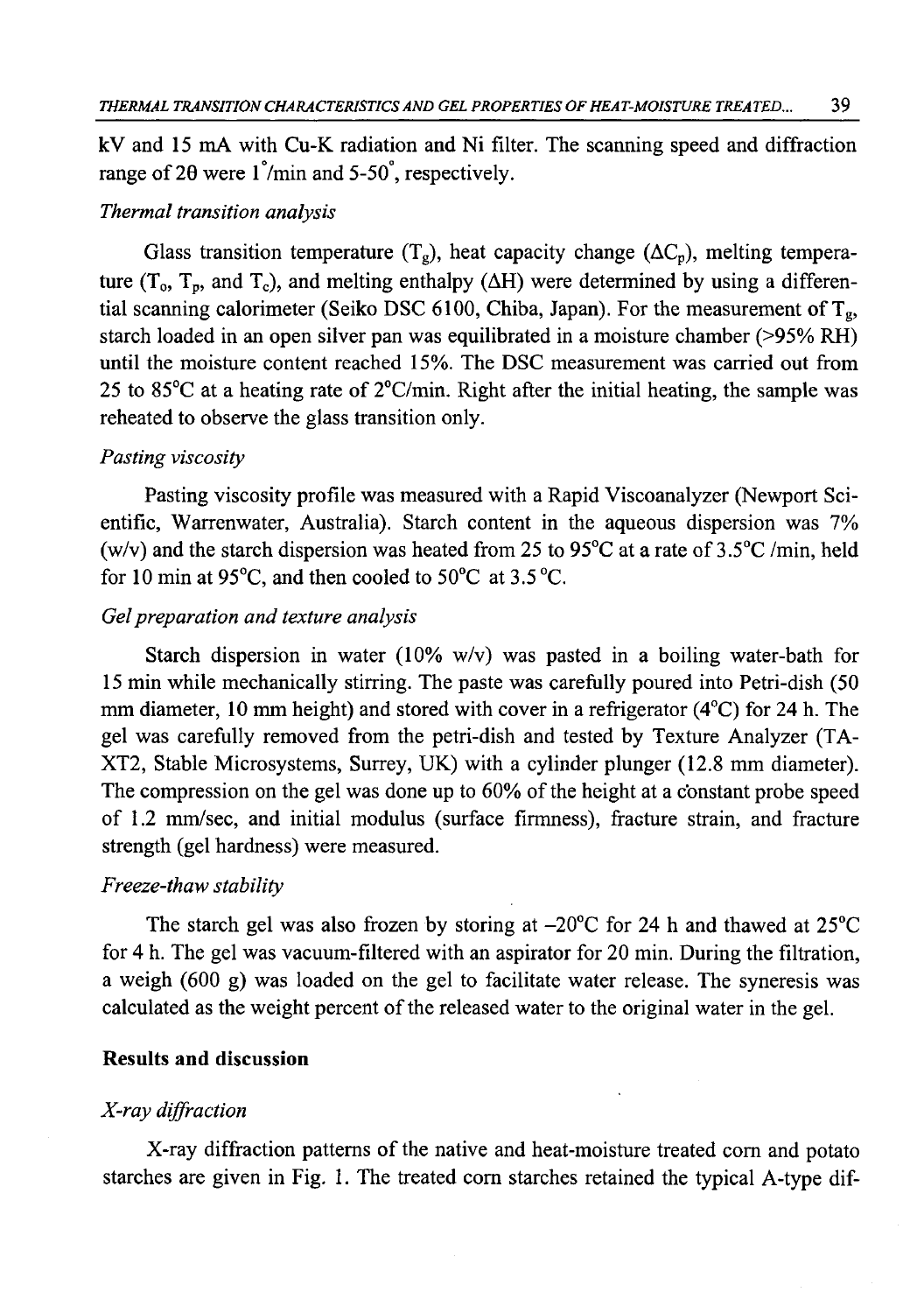fraction pattern of the original starch. At 30% moisture content for the treatment, however, a slight decrease in peak intensity on the diffractogram was found, whereas at 25% no significant change in peak intensity appeared. The heat-moisture treated potato starches also showed decreased peak intensity. It has been reported that excess heat or moisture for HMT results in reduced crystallinity [13]. Several researchers found that root starches had a transition tendency toward the A-pattem on X-ray diffractogram [3,9]. Under the HMT conditions used here, the small peak at  $5^\circ$  (marked by arrow) for native potato starch indicating the typical B-pattem disappeared, and the dual peaks at 22-25 seemed mixed together. However, due to the reduced peak intensity, identifying the transition was difficult.



Fig. 1. X-ray diffractograms of native and heat-moisture treated com and potato starches. The numbers indicate moisture content (20-30%) and temperature (120°C) for the treatment.

Kawabata et al. [9] also reported the amylose-lipid complex formation in cereal starch by pointing out a new peak presence at  $13.1^{\circ}$  (20) on X-ray diffractogram. The com starch treated at 30% moisture showed a new small peak at approximately 13° (marked by arrow), which could be indicative of the amylose-lipid complex formation. The complex formation may result in the restriction of starch swelling, and a decrease in paste viscosity and clarity [10].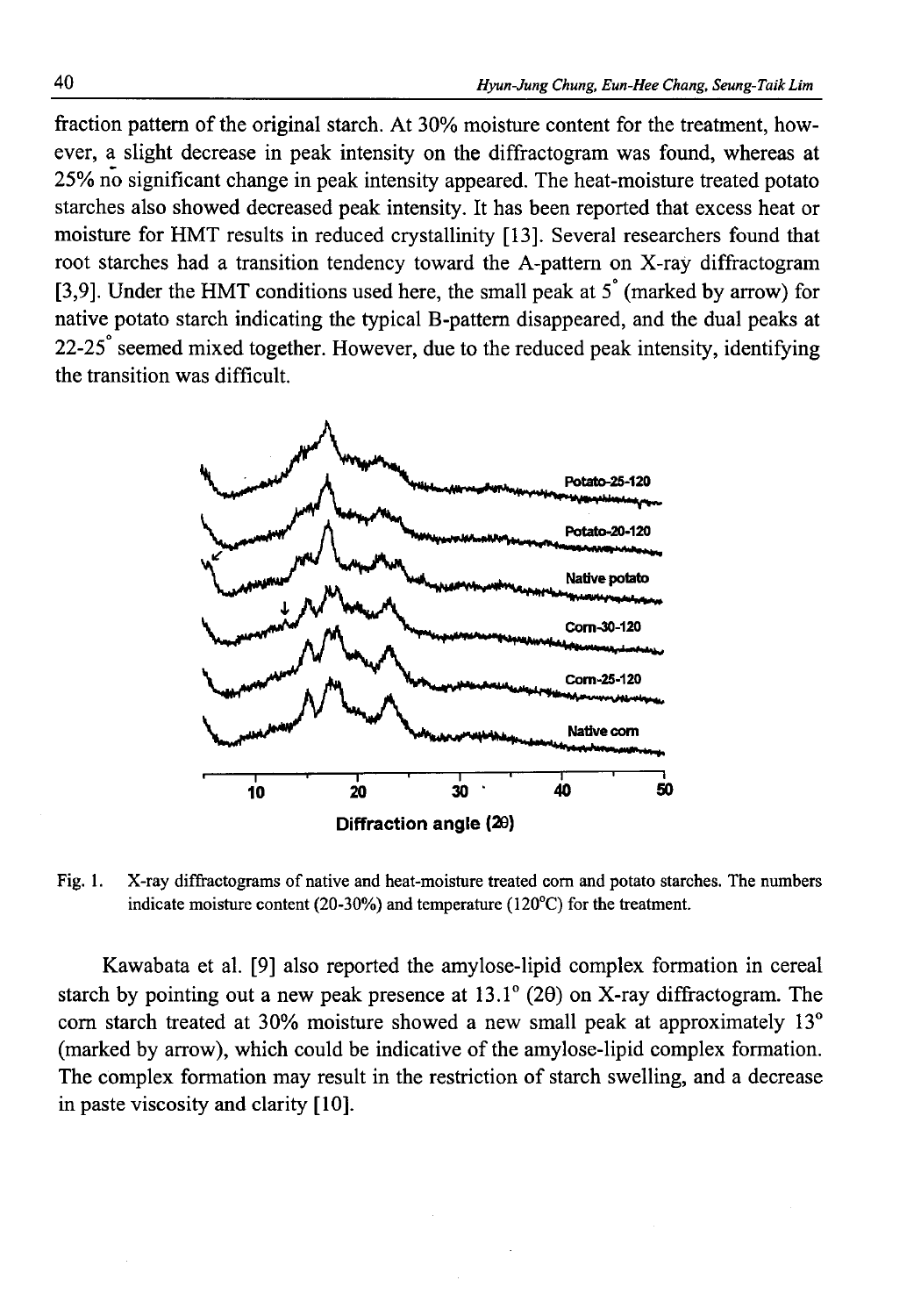### *Glass transitions with limited moisture*

The glass transition was determined in the native state of the starch so that the  $T_{g}$ values represented the transition of the inherent amorphous state of the starch. When the moisture in the starch was 15%, the  $T_g$  of native corn and potato starches appeared at 52.3 and 77.7°C, respectively (Table 1). This  $T_g$  difference (25.4°C) between the two starches remained not much changed during the HMT processes. The  $T_g$  difference suggests that there is a distinct difference in the amorphous chain conformation between the two starches. Several researchers have reported the differences in size, chain length and degree of branching between com and potato amylose molecules [14-16]. Based on the literature, potato amylose was found to have higher degrees of polymerization and branching than com amylose. Therefore, potato amorphous structure consisting of the bigger and more branched amylose chains has a higher thermal stability to resist the glass transition compared to com amorphous structure at a limited moisture content.

Table 1

|                 | Glass transition |                |                       |                     | Starch crystal |                |                |                |
|-----------------|------------------|----------------|-----------------------|---------------------|----------------|----------------|----------------|----------------|
| <b>Starches</b> | $T_1$            | $T_{g}$        | $\overline{T_2}^{**}$ | $\Delta C_p$        | $T_{o}$        | $T_{p}$        | $T_{\rm c}$    | $\Delta H$     |
|                 | $(^{\circ}C)$    | $(^{\circ}C)$  | $(^{\circ}C)$         | $(J/\text{deg}.g)$  | $(^{\circ}C)$  | $(^{\circ}C)$  | $(^{\circ}C)$  | (J/g)          |
| Native corn     | $40.5 \pm 4.2$   | $52.3 \pm 2.9$ | $62.0 \pm 2.1$        | $0.018 \pm 0.005$   | $62.6 \pm 0.1$ | $66.9 \pm 0.1$ | $75.5 \pm 0.3$ | $18.7 \pm 0.2$ |
| Corn-25-120     | $40.2 \pm 2.7$   | 47.7±0.8       | $55.1 \pm 2.1$        | 10.058±0.0141       | $62.8 \pm 0.1$ | $74.2 \pm 0.3$ | $79.6 \pm 0.5$ | $14.4 \pm 0.2$ |
| Corn-30-120     | $39.5 \pm 0.8$   | $46.8 \pm 0.6$ | $53.2 \pm 1.7$        | l0.082±0.005l       | $63.4 \pm 0.6$ | $76.7 \pm 0.1$ | $80.3 \pm 0.6$ | $8.2 \pm 2.5$  |
| Native potato   | $68.2 \pm 0.1$   | $77.7 \pm 0.3$ | $90.8 \pm 1.9$        | $0.007 \pm 0.004$   | $57.2 \pm 0.2$ | $61.8 \pm 0.1$ | $67.3 \pm 0.3$ | 120.0±0.5l     |
| Potato-20-120   | $69.9 + 2.5$     | $76.1 \pm 3.3$ | $80.8{\pm}2.3$        | $(0.020 \pm 0.011)$ | $56.5 \pm 0.4$ | $62.1 \pm 0.2$ | $69.3 \pm 0.2$ | $17.4 \pm 0.5$ |
| Potato-25-120   | $65.7 \pm 0.2$   | $73.6 \pm 0.8$ | $81.1 \pm 1.5$        | $0.046 \pm 0.014$   | $56.0 \pm 0.2$ | $66.2{\pm}0.2$ | 71.8±0.4       | $13.4 \pm 0.1$ |

Glass transition and crystal melting of heat-moisture treated starches.

onset of glass transition

<sup>\*\*</sup> end of glass transition

As regards the HMT effect, the HMT decreased the  $T_g$  of both starches. For example, corn starch treated at 30% moisture displayed its  $T_g$  at 46.8°C, 5.5°C lower than that of native com starch. Another important change detected on the thermogram was the degree of specific heat capacity change  $( \Delta C_n)$  at the glass transition. The  $\Delta C_n$  was increased substantially by HMT, and the temperature range for the transition became narrower (Fig. 2, Table 1). Especially the  $T_2$  where the glass transition ended was significantly decreased. The crystalline regions in starch granules were interconnected by the continuous amorphous regions [17]. The crystal micelle presence thus reduced the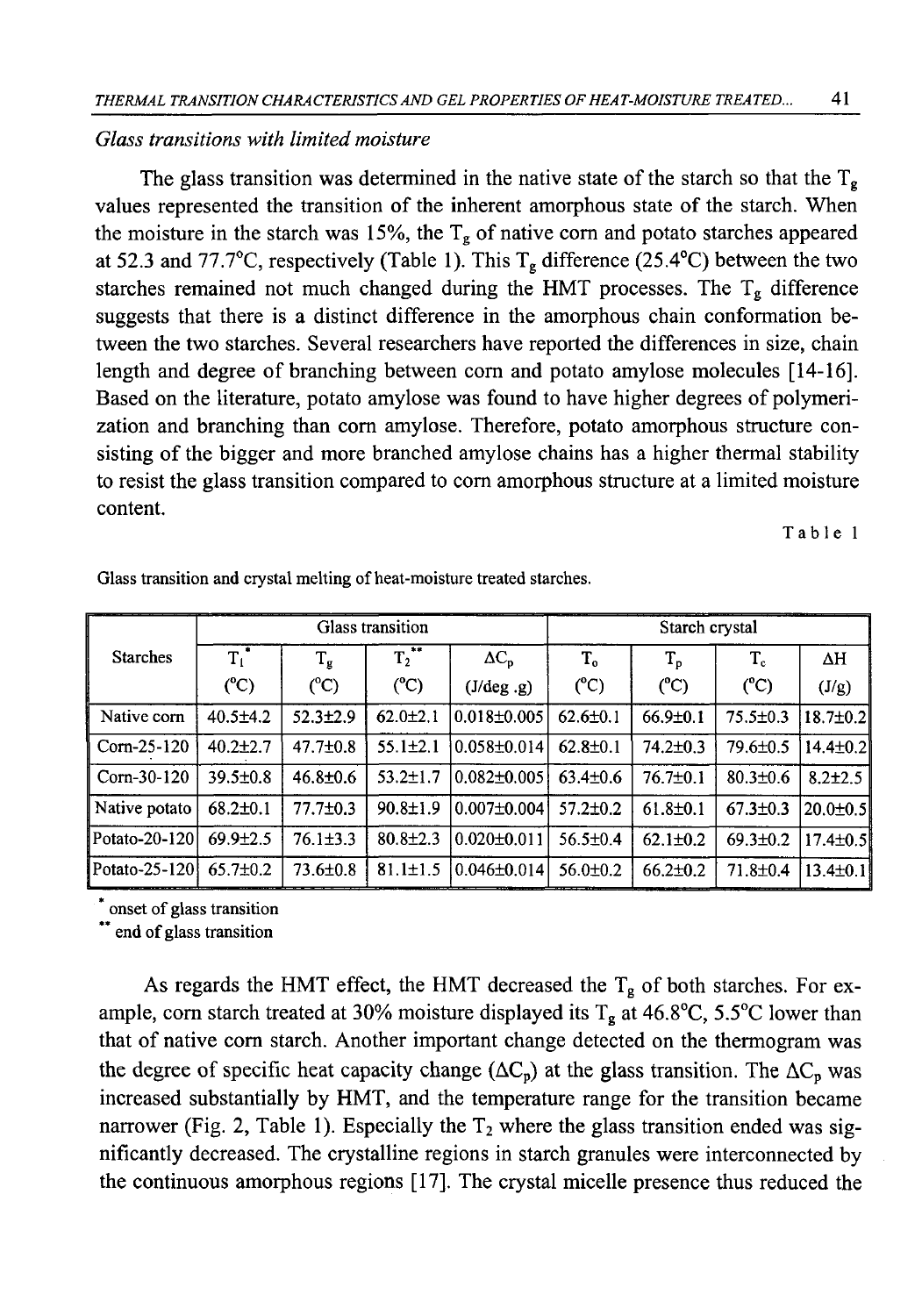freedom of the neighboring amorphous starch chains. Billiaderis et al. [17] discussed the details of these crystalline effects and claimed the theoretical presence of intercrystalline amorphous parts. This inhibitory effect by the intercrystalline parts on the mobility of amorphous chains caused the  $T_g$  of native starch to be higher than the value of the gelatinized starch [18].



Fig. 2. The glass transition on DSC thermogram of native and heat-moisture treated com and potato starches in the presence of limited moisture (15%). The numbers indicate moisture content (20- 30%) and temperature (120°C) for the treatment.

We suppose that the increased  $\Delta C_{p}$  of the heat-moisture treated starches was caused by the transformation of the intercrystalline parts into independent amorphous states during HMT. From this transformation, the amorphous portion in the starch granule could be raised. The reduced or removed cross-linking effect by the intercrystalline parts as well as the raised amorphous portions made the  $\Delta C_p$  change increase and  $T_{\rm g}$  decrease.

#### *Melting and retrogradation of starch*

By the HMT in this experiment, starch melting appeared to be biphasic and the transition temperature range was raised (Fig. 3, Table 1). There was no significant change in  $T_0$ , whereas  $T_p$  and  $T_c$  were substantially increased on the endotherm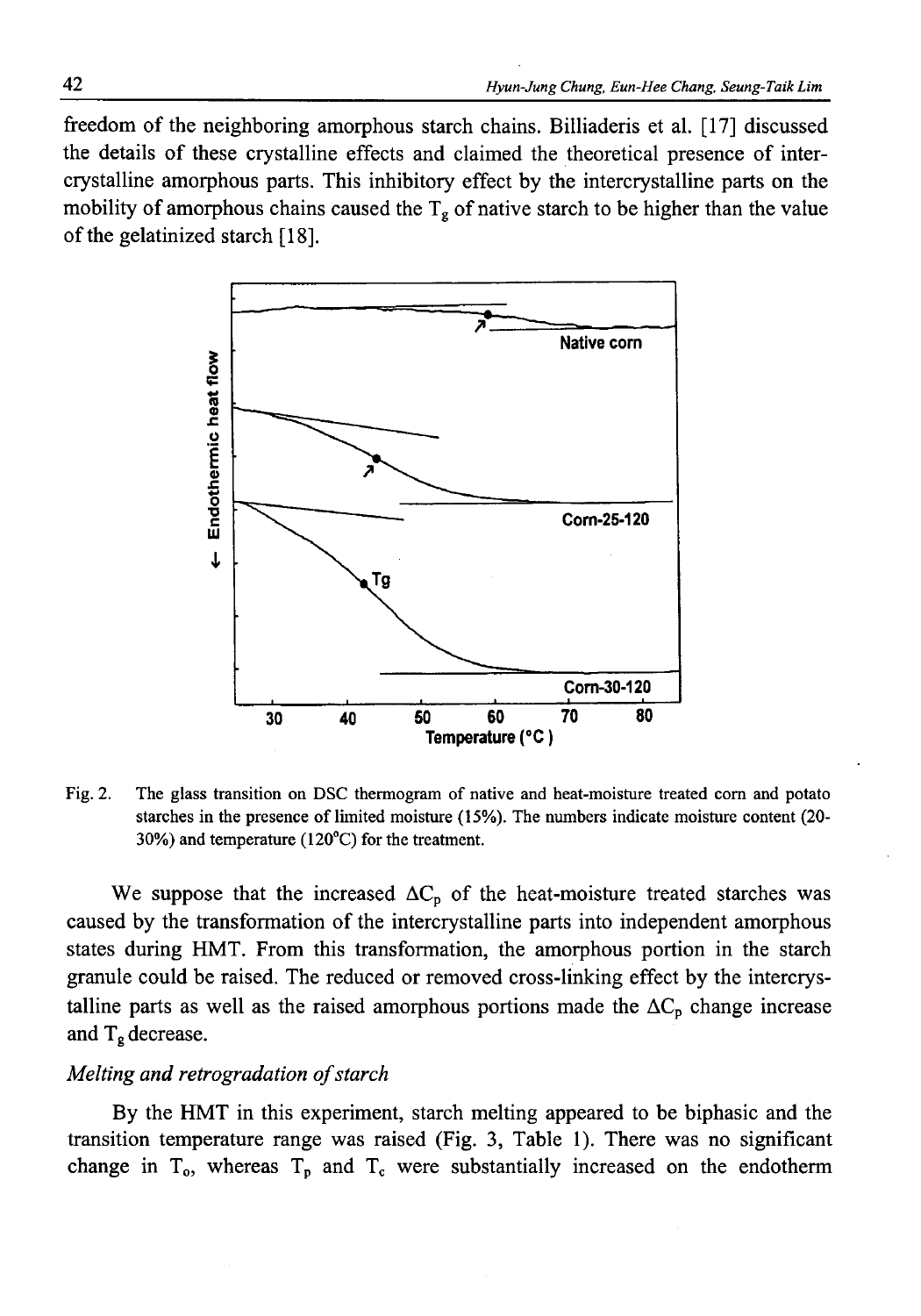

DSC thermograms for the melting of native and heat-moisture treated com (A) and potato (B) starches in the presence of Fig. 3. DSC thermograms for the melting of native and heat-moisture treated com (A) and potato (B) starches in the presence of excess water (4 x starch), and for the melting of recrystallized com and potato starches (C). The numbers indicate moisexcess water (4 x starch), and for the melting of recrystallized com and potato starches (C). The numbers indicate moisture content (20-30%) and temperature (120 $^{\circ}$ C) for the treatment. ture content (20-30%) and temperature (120°C) for the treatment.Fig. 3.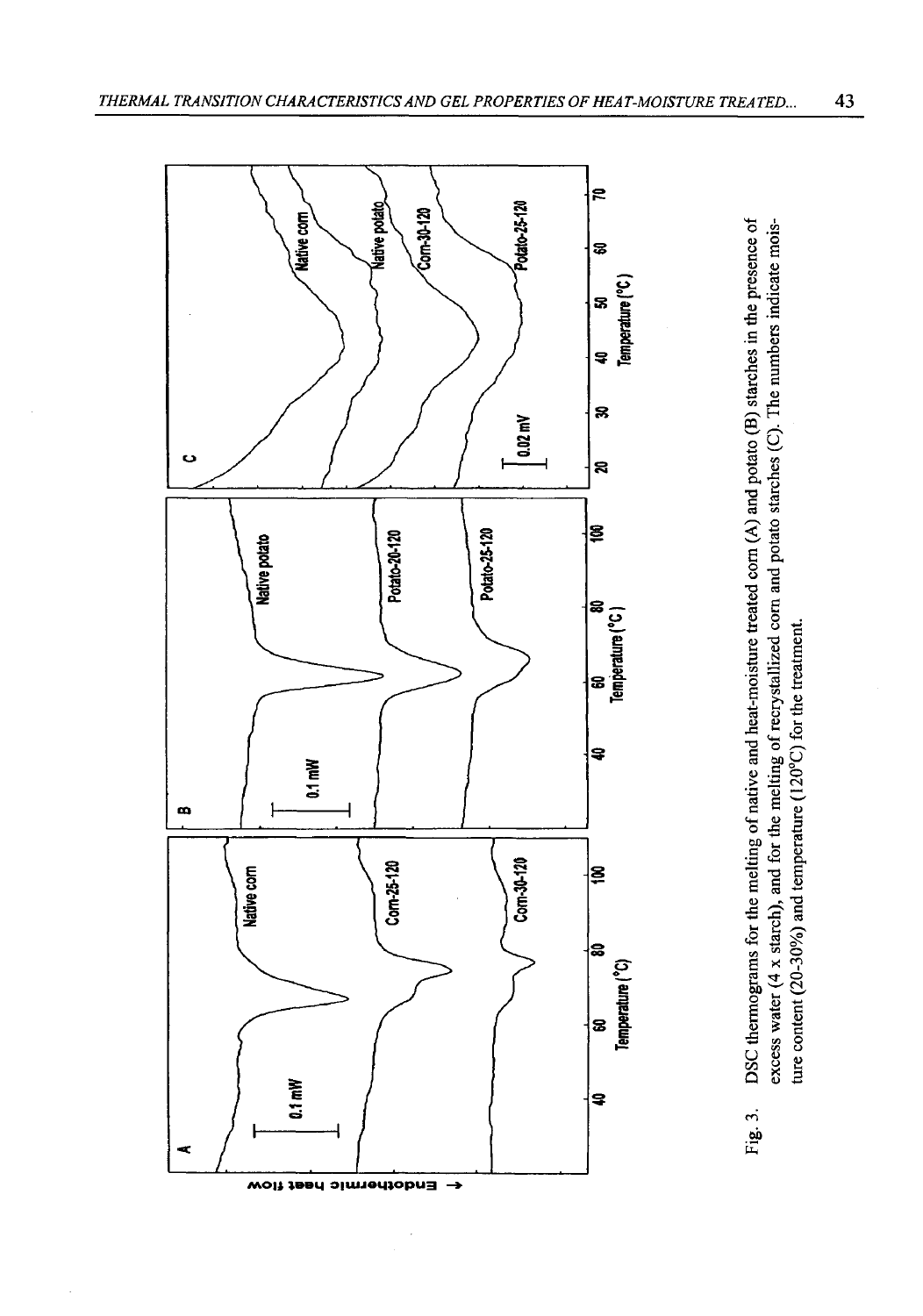(Fig. 3). The melting range increase resulted from the trend toward a smaller original endothermic peak in native starch while a newly formed high temperature peak appeared and became enlarged by the HMT. The melting range increase on thermogram by HMT has already been reported by several researchers. Donovan et al. [6] also found broad and biphasic transition with heat-moisture treated wheat and potato starches.

As discussed in the data of amorphous transitions, the transformation of the intercrystalline amorphous regions to amorphous phases may provide the short chains in the crystalline structure more freedom. Thus, the crystalline micelles undergo a structural transformation toward increased thermodynamic stability. This reformation in crystalline regions results in the newly-developed high temperature endotherm. The biphasic endotherm may indicate that this annealing undergoes heterogeneity, presumably in the location of the crystalline regions.

The thermal energy  $(\Delta H)$  for melting the crystals in the treated starch was less than that of native starch (Table 1). The enthalpy reduction on DSC thermogram was substantial even though the crystallinity reduction based on the peak intensity on X-ray diffractogram was relatively small. Therefore, the HMT-induced transformation in this experiment seemed to be more significant in the short-range arrangements than in the long-range arrangements. The reduced enthalpy indicates that there was actual starch melting during the treatment. Some imperfect crystals in the native starch granules underwent HMT-induced melting resulting in the decreases in melting enthalpy.

Although the melting characteristics of heat-moisture treated starch were significantly different from that of the native starch, the retrogradation thermograms were identical (Fig.  $3c$ ).

### *Pasting viscosity*

The pasting viscosity profile of potato and com starches was significantly changed by the HMT (Fig. 4). As expected from the results in thermal transition and X-ray diffraction, the HMT at a higher moisture content caused more changes on the pasting profile. The HMT inhibited the swelling of starch granules, and pasting temperature increased and peak viscosity decreased, but the treated starch had improved stability during hot shearing.

The overall results in this experiment agreed with the initial findings by Kulp and Lorenz [2]. Hoover and Manuel [11] reported that the viscosity decrease by the heatmoisture treatments was caused by the interactions among the amylose chains and between amylose and residual lipids. The interactions induced by amylose chains might be concentrated in the amorphous regions under the treatment conditions where the moisture was not enough and the granular shape was unchanged. The amylose chain interactions in the amorphous regions formed the matrix having an increased rigidity of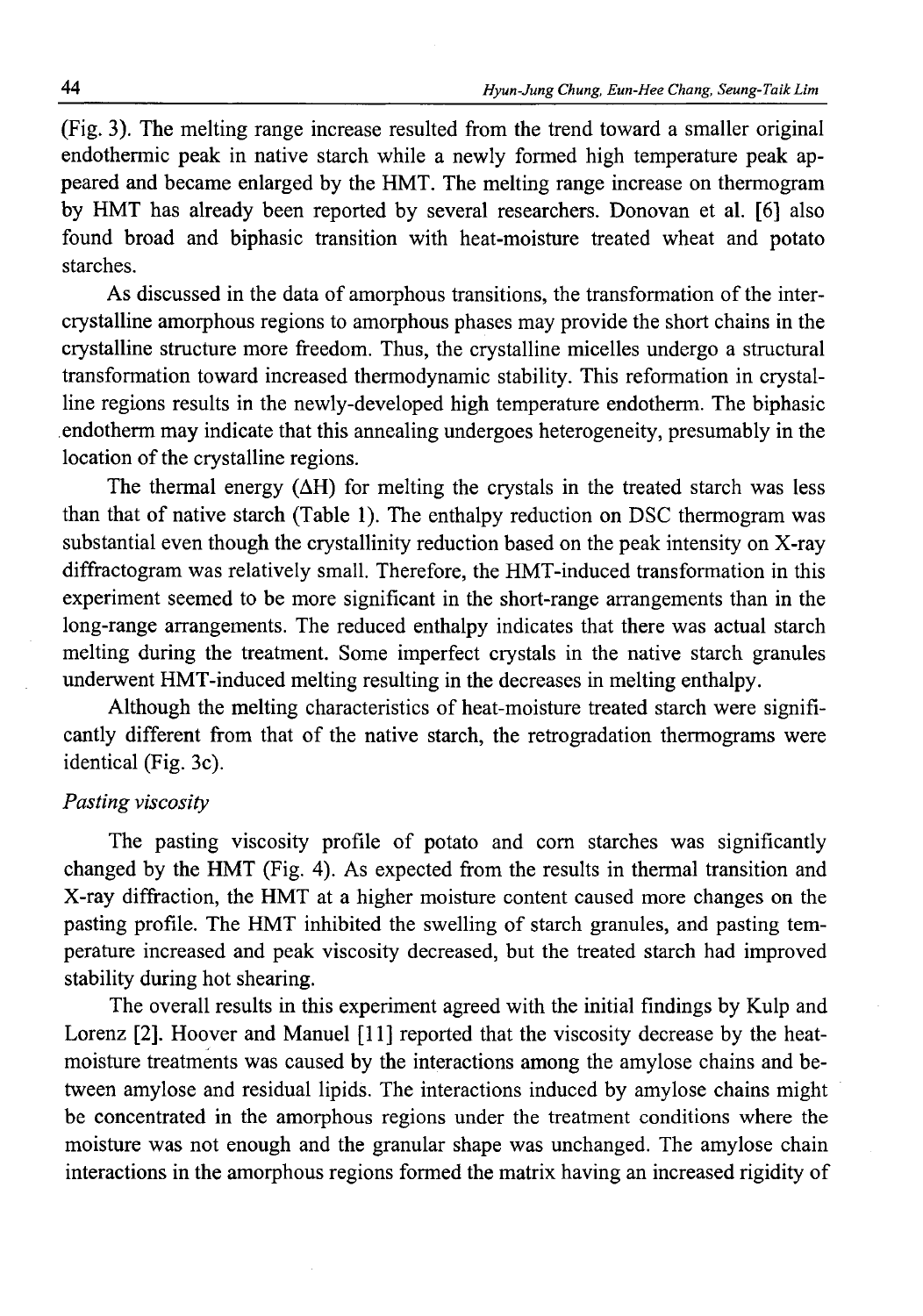the starch granules. Karahshi and Hizukuri [19] claimed that a small amount of monoglyceride increased the effect of HMT by producing a helical amylose-lipid complex. And the complex formation increased thermal stability to starch. The DSC data showing the raised melting range support this (Fig. 3, Table 1)



Fig. 4. Pasting viscograms of native and heat-moisture treated com and potato starches. The numbers indicate moisture content (20-30%) and temperature (120°C) for the treatment.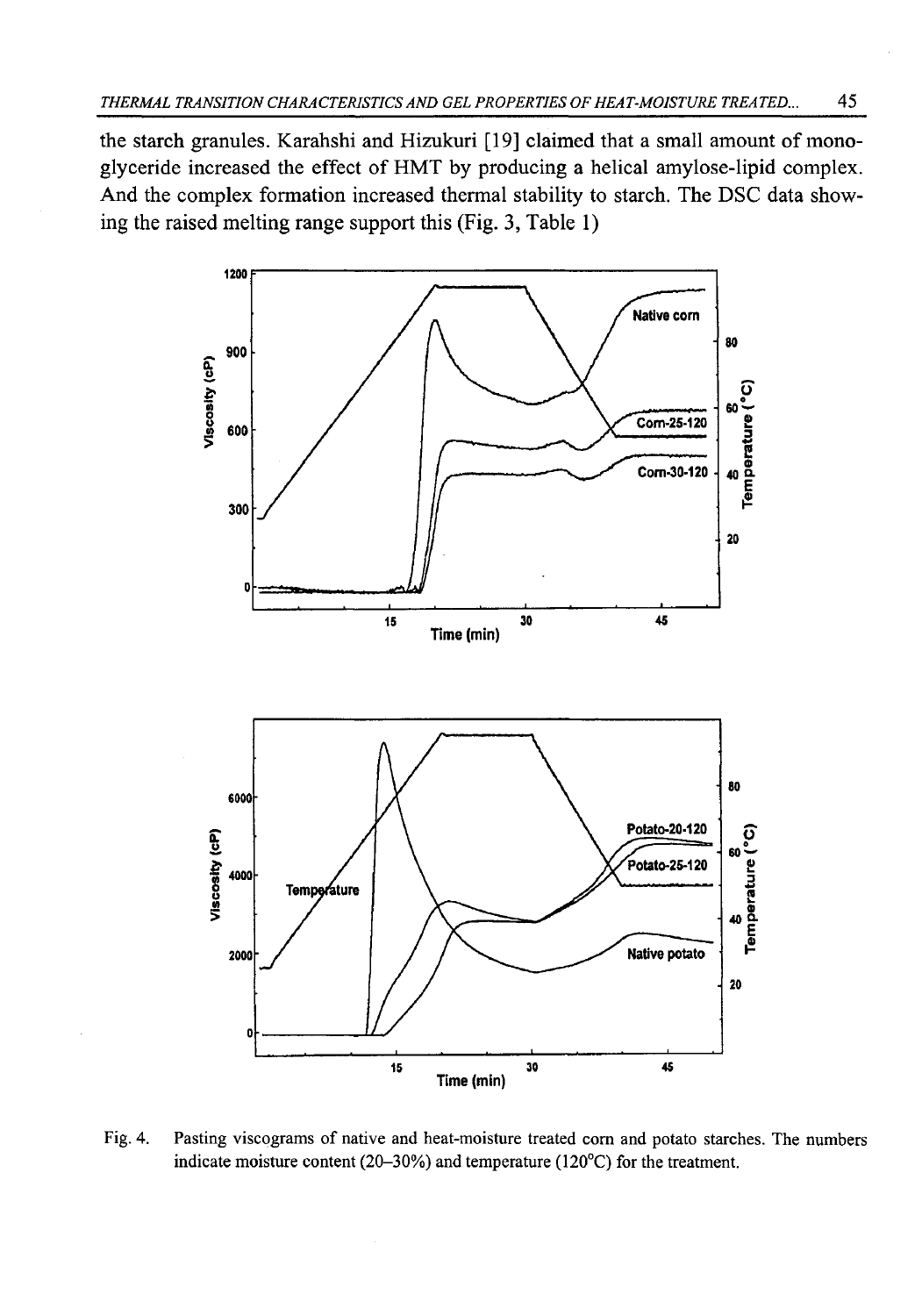**Because potato starch was almost free of lipids, the interactions between amylose** and lipids were not expected to occur. The absence of lipids might allow more amylose chains to form single helices or to interact each other, and this could be one reason for the greater changes in pasting profile of potato starch.

### *Gel texture*

The textural properties of the gels of native and heat-moisture treated starches are given in Table 2. Both com and potato starch gels showed reduced strain for gel fracture. Fracture strength, however, increased with the treated com starch gels, whereas it decreased with potato starch gels. Native potato starch gel was very soft but not fractured up to the maximum strain used (60%). By the HMT, the potato starch gels also became brittle, resulting in the lower values for fracture strain (29 or 39%).

Initial modulus which represented the surface hardness increased by the HMT. Native corn and potato starches showed the initial moduli of 15.2 and  $14.3 \cdot 10^{7}$ dyne/m<sup>2</sup>, respectively. And these increased up to more than  $27 \cdot 10^7$  dyne/m<sup>2</sup> by the HMT (Table 2). Therefore the HMT made the starch gel firmer but more brittle.

Table 2

|                 |                   | <b>Syneresis</b>  |                                  |                    |            |
|-----------------|-------------------|-------------------|----------------------------------|--------------------|------------|
| <b>Starches</b> | Fracture strain   | Fracture strength | Initial modulus                  | 1 cycle            | 3 cycle    |
|                 | (%)               | (g <sub>t</sub> ) | $(\times 10^7 \text{ dyne/m}^2)$ | (%)                | $(\%)$     |
| Native corn     | 41.7 <sup>a</sup> | $243.2^{b}$       | $15.2^{b}$                       | $25.7^{\circ}$     | $58.1^{b}$ |
| $Com-25-120$    | $33.4^{b}$        | $325.3^a$         | $35.1^a$                         | $13.8^{b}$         | $44.1^a$   |
| $Corn-30-120$   | $31.1^{b}$        | $324.3^a$         | $33.0^a$                         | $7.6^{\circ}$      | $55.2^a$   |
| Native potato   | NF                | $305.1^a$         | $14.3^{b}$                       | 26.6 <sup>ab</sup> | $45.0^a$   |
| Potato-20-120   | 38.6 <sup>b</sup> | $251.5^a$         | $27.7^a$                         | $19.6^{b}$         | $51.1^a$   |
| Potato-25-120   | $28.9^{b}$        | $218.4^{a}$       | $29.6^a$                         | $50.0^a$           | $67.6^a$   |

Textural properties and syneresis by repeated freeze-thawing of native and heat-moisture treated starch gels.

Hoover and Vasanthan [10] also found the increased rigidity of starch gel by the HMT, and claimed that it was caused by the increased amount of amylose leaching by the treatment. The pastes and gels of the treated starches in this experiment appeared more opaque than those of the native starch. The opaqueness of starch pastes or gels may be caused by incomplete dispersion of starch granules, reassociation of the starch chains, and complexation of amylose with lipids. The restricted granular swelling as shown in the pasting curves and the amylose-induced interaction with other starch chains or lipids were attributed to the increased opaqueness.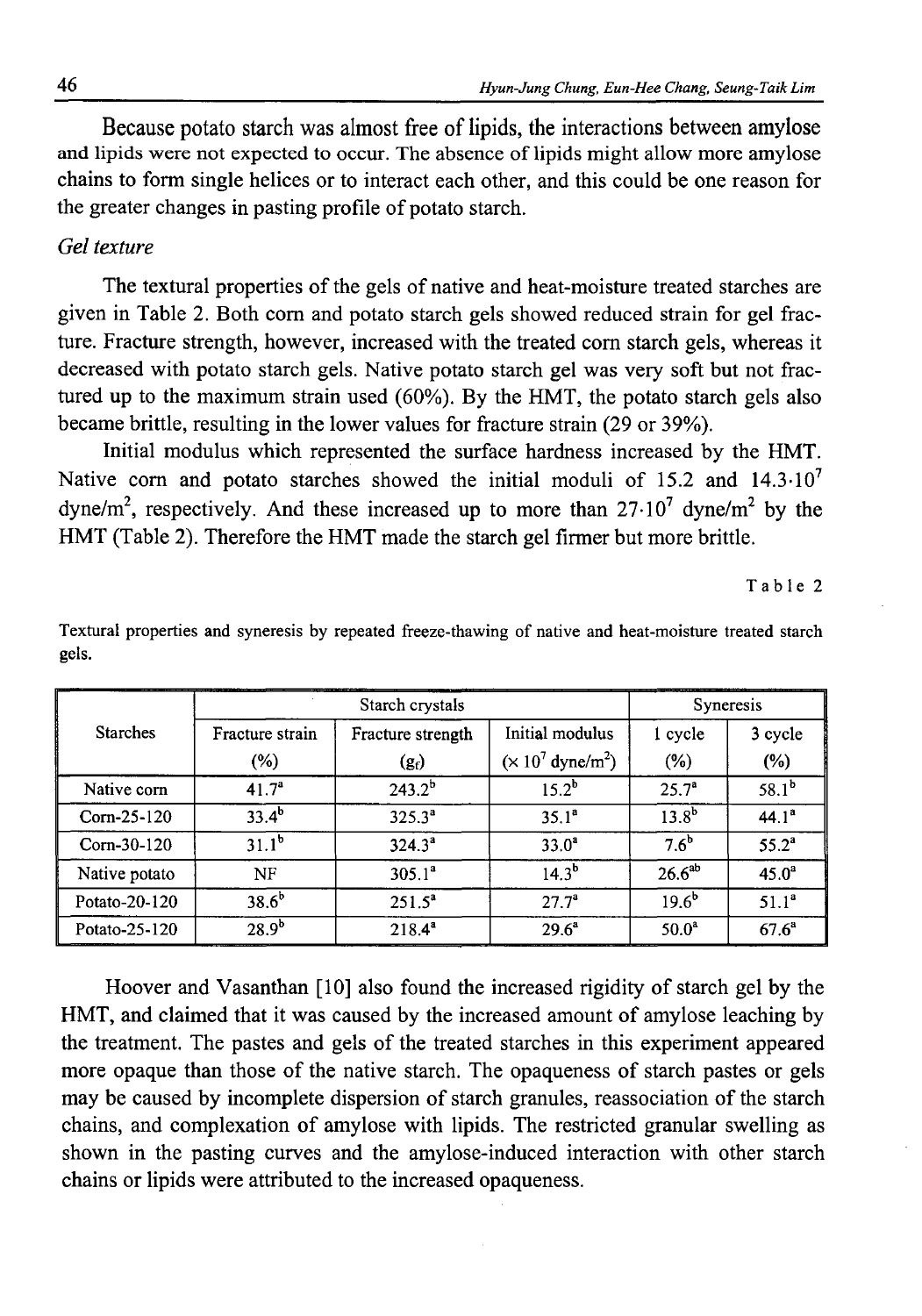#### *Freeze-thaw stability*

The syneresis of the starch gels while the freeze-thawing cycle was repeated are given in Table 2. With the first freeze-thawing, heat-moisture treated starch gels showed the reduced syneresis (13.8 and 7.6%, respectively at 25 and 30% moisture), compared to the value of native com gel (25.7%). With three cycles of freeze-thawing, the gels of the heat-moisture treated com starches remained still having better stability against the treatment than the native starch gel although the difference in syneresis was minor.

The intermolecular associations among the amylose chains that helped the gel formation for the heat-moisture treated starch affected the syneresis of the gel system. As shown in com starch, the matrix formation between amylose chains in the amorphous regions and the restrict starch swelling as shown in pasting curves could raise the water stability in the gel matrix. But for potato starch these changes in the starch caused the opposite effect.

The pasting (Fig. 4) and gel characteristics (Table 2) showed that the HMT used in this experiment showed the physical changes which were commonly determined with chemically cross-linked starches. With minor cross-linking, the paste and gel stability of starch can be improved. But with excess level of cross-linking made the starch granules more intact and less swelling, and so gave the adverse effects. Therefore the HMT can be effectively used as the substitute of chemical cross-linking which is widely used for shear and acid stabilization of the potato or substituted starches.

### **Conclusions**

The glass transition temperature measured at a limited moisture ( $T_g$  at 15% moisture) of corn or potato starch decreased, but the heat capacity change ( $\Delta C_p$ ) at the T<sub>g</sub> was significantly raised by the HMT (20–30% moisture,  $120^{\circ}$ C for 1 h). Based on the DSC thermal transition data, the HMT may cause the intercrystalline amorphous parts to transform into an independent amorphous state, which would explain why the mutual effects between amorphous and crystalline regions were reduced. This transformation resulted in the reduced melting enthalpy of the starch and decreased  $T_g$  but increased  $\Delta C_p$ . Annealing was facilitated during the treatment by the development of second endotherm at a higher temperature range than the original endotherm of native starch. The structural change by the HMT improved the paste and gel stability.